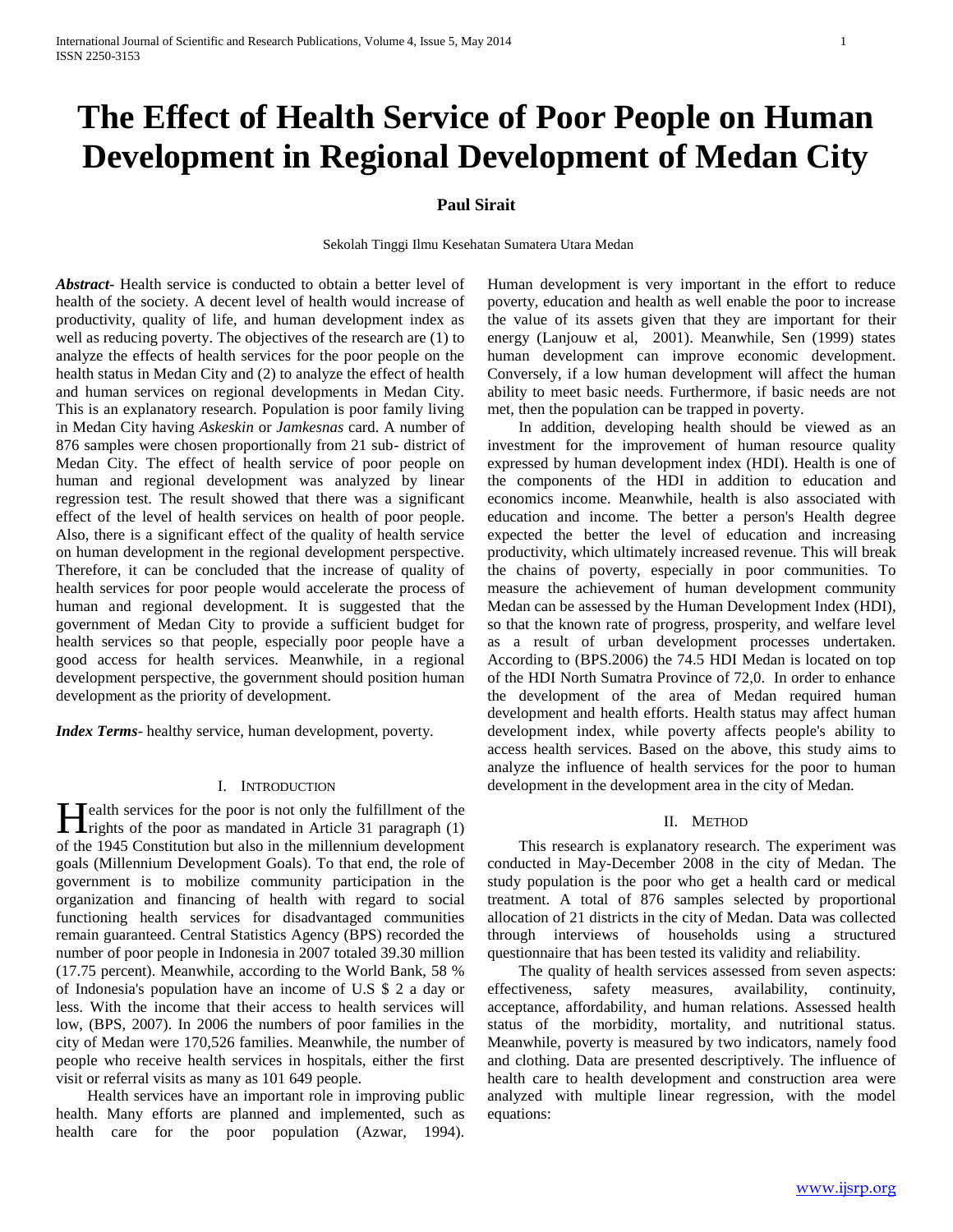$$
DK = \alpha + \beta
$$
. PK + e \n
$$
PM = \alpha 1 + \beta 1
$$
. PK + E \n
$$
PM = \alpha 1 + \beta 1
$$
. PK + E \n
$$
P M = 2
$$
\nwhere: DK : health status ; PM : human development ; PK = Health services ;  $\alpha$ ,  $\alpha 1$  = constant;  $\beta$ ,  $\beta 1$  = regression coefficient ;  $e$  = error of term

## III. RESULT

# **3.1 Respondent characteristics**

 The number of respondents in this study were 876 people, consisting of 482 (55 %) women and 394 (45 %) of men. Then, 394 (45 %) of respondents aged 41-60 years , 342 (39 %) aged 21-40 years , and 131 people (15 %) aged 61-80 years , and 9 people (1 %) aged 80 years upwards. This fact reveals that the poor in the city of Medan generally come from young and middle age groups.

# **Table 1. Distribution of respondents by age group**

| Age group (year) | Frequence |        |  |
|------------------|-----------|--------|--|
|                  | n         | $\%$   |  |
| $21-40$          | 342       | 39,00  |  |
| $41-60$          | 394       | 45,00  |  |
| 61-80            | 131       | 15,00  |  |
| > 80             | 9         | 1,00   |  |
| Total            | 876       | 100,00 |  |

 Nearly half of respondents are primary school graduates, there were 429 people (49 %), followed by high school graduates more than 254 people (29 %), high school graduates of 114 respondents (13 %), and Bachelor (S1) graduate 9 people (1 %).

**Table 2. Distribution of Respondents by Education Level**

| <b>Education</b> level | Frequence |        |
|------------------------|-----------|--------|
|                        | N         | $\%$   |
| Basic school           | 429       | 49,00  |
| Junior high school     | 254       | 29,00  |
| Senior high school     | 114       | 13,00  |
| Bachelor degree        | 9         | 1,00   |
| Total                  | 876       | 100,00 |

# **3.2 Health services**

Effectiveness Service

 Effectiveness of health center services assessed from the patient 's perception of the health center's ability to cure or alleviate severe illness. By the time the poor treatment to the clinic, they stated that the health center is able to treat the disease. So that the health center is still a place for the poor to seek treatment. This is evident from the 70 % and 14 % of respondents, respectively, agreed and strongly agreed health centers are able to treat the disease. Only 8 % of respondents

agreed that lack of health centers are able to treat the disease. The remaining 7 % of respondents admitted to not agree.

**Table 3. Effectiveness of Health Services by Health Center**

| Respondent attitude | Service effectiveness |        |  |
|---------------------|-----------------------|--------|--|
|                     | n                     | $\%$   |  |
| Strongly agree      | 613                   | 70,00  |  |
| Agree               | 123                   | 14,00  |  |
| Less agree          | 71                    | 8,00   |  |
| Not agree           | 62                    | 7,00   |  |
| Strongly not agree  | $\theta$              | 0,00   |  |
| Total               | 876                   | 100,00 |  |

 Meanwhile, 72 % of respondents agreed that health centers were able to reduce the weight of the disease. That plus the 13 % who claimed to strongly agree. Only 15 % of respondents disagree or disagree health centers were able to reduce the weight of the disease.

## Security Measures Services

 Security measures refers to the ability of health centers to avoid the risk of injury and avoid transmission of disease between patients. From Table 4 shows that the respondents generally agreed that the health center is able to claim to avoid the risk of injury to the patient. The total percentage of agree and strongly agree claimed is 78 %. Only 12 % of respondents did not agree and 1 % said strongly agree.

## **Table 4. Security Measures by Health Center Services**

|                | Safety of service action |                 |              |                  |
|----------------|--------------------------|-----------------|--------------|------------------|
|                |                          | Avoid of injury |              | Avoid of illness |
| Respondent     | risks                    |                 | transmission |                  |
| attitude       | n                        | $\%$            | n            | $\%$             |
| Strongly agree | 61                       | 7,00            | 79           | 9,00             |
| Agree          | 622                      | 71,00           | 622          | 71,00            |
| Less agree     | 79                       | 9,00            | 0            | 0,00             |
| Not agree      | 105                      | 12,00           | 105          | 12,00            |
| Strongly not   | 9                        | 1,00            | 70           | 8,00             |
| agree          |                          |                 |              |                  |
| Total          | 876                      | 100.00          | 876          | 100.00           |

 Similarly, in the case of health centers capability prevent disease transmission between patients. About 80 % of respondents agreed health centers were able to prevent disease transmissions between patients (agree and strongly agree). Only some respondents expressed disagreement (12%) and strongly disagree (8 %).

## Availability of Services

 Availability of service is expressed in the completeness of supporting facilities and the readiness of health services health centers health personnel. A total of 16 % and 71 % of the respondents strongly agree and agree to support the health center facilities with good health care. Only 11 % of respondents did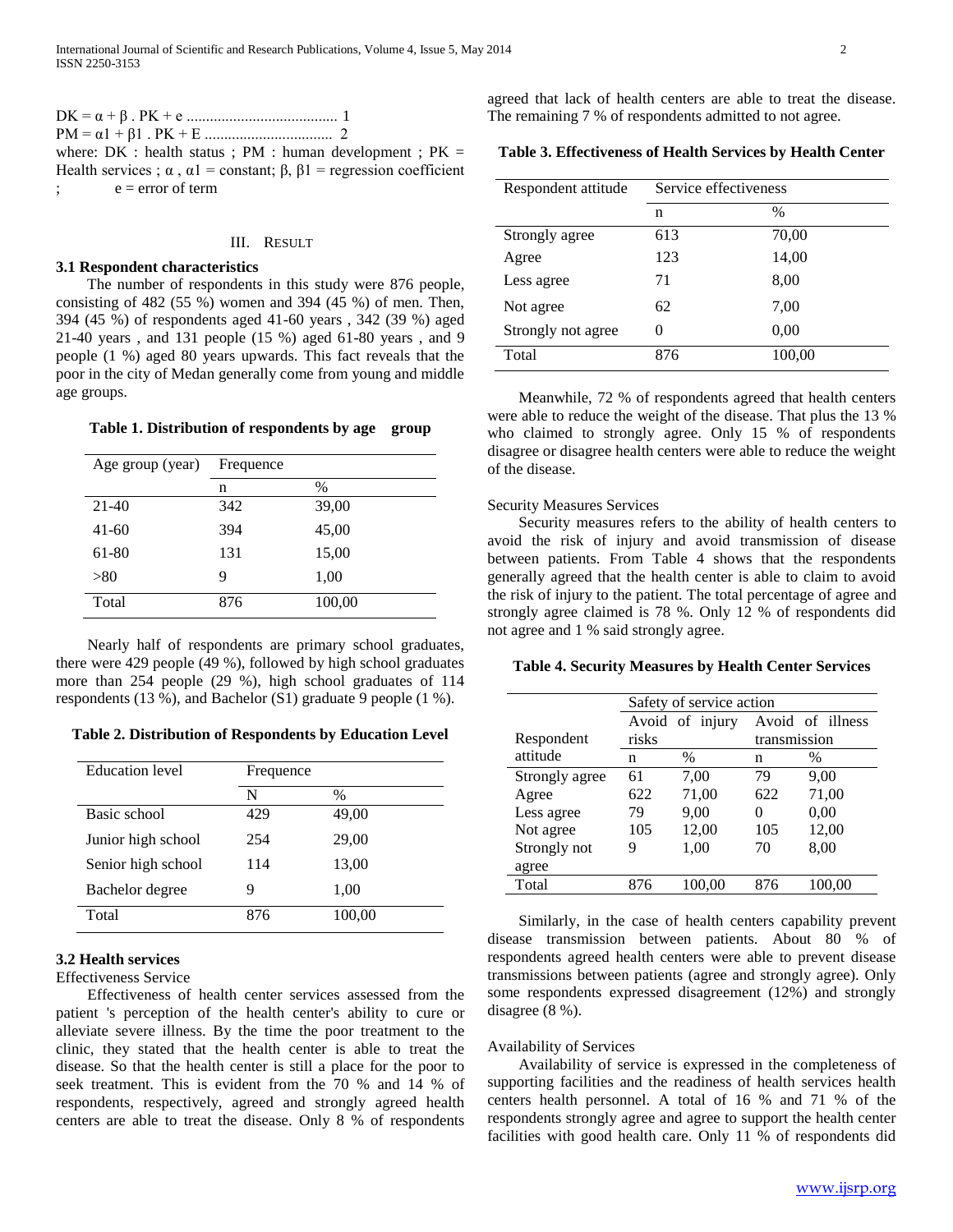not agree and the rest (2 %) stated strongly disagree that health care facilities health centers support adequate.

|                | Service availability |        |          |           |  |
|----------------|----------------------|--------|----------|-----------|--|
| Respondent     | Supporting           |        | Health   | staff     |  |
| attitude       | facility             |        |          | readiness |  |
|                | n                    | $\%$   | N        | $\%$      |  |
| Strongly agree | 140                  | 16,00  | 148      | 17,00     |  |
| Agree          | 622                  | 71,00  | 649      | 74,00     |  |
| Less agree     | 96                   | 11,00  | 18       | 2,00      |  |
| Not agree      | 18                   | 2,00   | 61       | 7,00      |  |
| Strongly not   | 0                    | 0,00   | $\theta$ | 0,00      |  |
| agree          |                      |        |          |           |  |
| Total          | 876                  | 100.00 | 876      | 100.00    |  |

**Table 5. Availability of Health Services by Health Center**

 Most of the respondents generally claimed that the health center staff is ready to serve outpatients. Some 17 % of respondents said strongly agree and 74 % of respondents agreed health center personnel ready to provide outpatient health services. Only 2 % and 7 % of respondents stated, respectively, less agree and disagree.

## Services Continuity

 Continuity of care is stated in the referral service readiness and completeness of the medical record. From Table 6 shows that the 41 % and 53 % of respondents claimed strongly agree and agree health centers prepare referral service for patients who need to be referred. That means basically 94 % of respondents admitted to health centers prepare a referral service for health care sustainability.

**Table 6. Continuity of Health Services by Health Center**

|                | Services availability |          |     |                    |
|----------------|-----------------------|----------|-----|--------------------|
| Respondents    |                       | Referral |     | Completeness<br>of |
| attitude       |                       | services |     | medical record     |
|                | n                     | $\%$     | n   | $\%$               |
| Strongly agree | 360                   | 41       | 61  |                    |
| Agree          | 464                   | 53       | 473 | 54                 |
| Less agree     | 26                    | 3        | 132 | 15                 |
| Not agree      | 26                    | 3        | 149 | 17                 |
| Strongly not   | 0                     | 0        | 61  |                    |
| agree          |                       |          |     |                    |
| Total          | 876                   | 100.00   | 876 | 100.00             |

 However, respondents' perceptions of the completeness of medical records to support continuity of care is different. Only about half (54 %) of respondents agreed equip health centers with good medical record. There was 39 % of respondents disagreed (less, not, and strongly disagree) equip health centers with good medical record.

## Affordability Service

 Affordability of health services is expressed with the availability of health centers and affordability of medicines. The results of the study revealed that 71 % of respondents reported the number of existing health centers to be sufficient. While the rest (29 %) claimed amount is still less health centers. Meanwhile, in terms of drug prices, approximately 53 % of respondents say that the prices of medicines are not affordable, 47% admitted affordable.

# **3.3 Relationships between Humans**

 One of the factors that determine the quality of health care is the application of good human relations among health care workers to patients. Human relations is intended in this study was the willingness of healthcare workers to answer questions well and speeds patient registration process.

 The results of the study revealed that 68 % of respondents reported that health workers answer their questions with respect to the disease properly. In fact, 28 % of respondents strongly agreed, while the remaining 4% claimed not agree that the patient's health workers to answer questions properly. A total of 73 % and 22 % of respondents agreed and strongly agreed, respectively, that the health center with the registration process well and quickly. Meanwhile, the rest (5 %) did not assess the health center with the registration process quickly.

#### **3.4 Health Status**

 Health status is expressed in the ability of disease prevention effects of treatment on disease. Of the study revealed that 61 % and 37 % of respondents, respectively, claimed to agree and strongly agree the disease can be prevented. Only 2 % of respondents did not agree that the disease can be prevented.

After treatment to the clinic, 71 % of respondents feel the disease is reduced. Strongly agreed that states there is 21 %, while the less agree and disagree (6%) and (2%), respectively.

# **3.5 Human Development**

Illness impact on income

 Diseased condition of the body will reduce productivity and ultimately will lose revenue. The results of this study showed that 85 % of respondents reported their income was reduced by 100,000 as a result of illness. About 8 % of respondents reported reduced earnings for Rp.101.000 – Rp.200.000 per month. Respondents who claimed to decreased revenues of Rp.201.000 – Rp.300.000 by 4 %, while revenue declined by Rp.301.000 – Rp.400,000 per month by 1 %. Finally, respondents who experienced a decline in revenue as a result of ill – Rp. 500.000 Rp.400.000 or 2 %.

## **3.6 Poverty**

 In this study, poverty is indicated by the difficulty in obtaining a source of income and the percentage of food needs. The results of the study revealed that about 34 %, 31 %, and 23% of respondents claimed very hard, difficult, and somewhat difficult to get a source of income, respectively. There were 12 % of them claimed to have no trouble getting a source of income.

 The results also revealed that many respondents could not meet their food needs. There were 28 % of respondents admitted only able to meet the food needs as much as 41-60 %. Twentyseven percent of respondents claimed to be able to feed as many as 61-80 %. Only 24 % of respondents to meet the food needs as much as 81-100 %. In fact there are only 21 % of respondents were able to meet their food needs at most 40 %.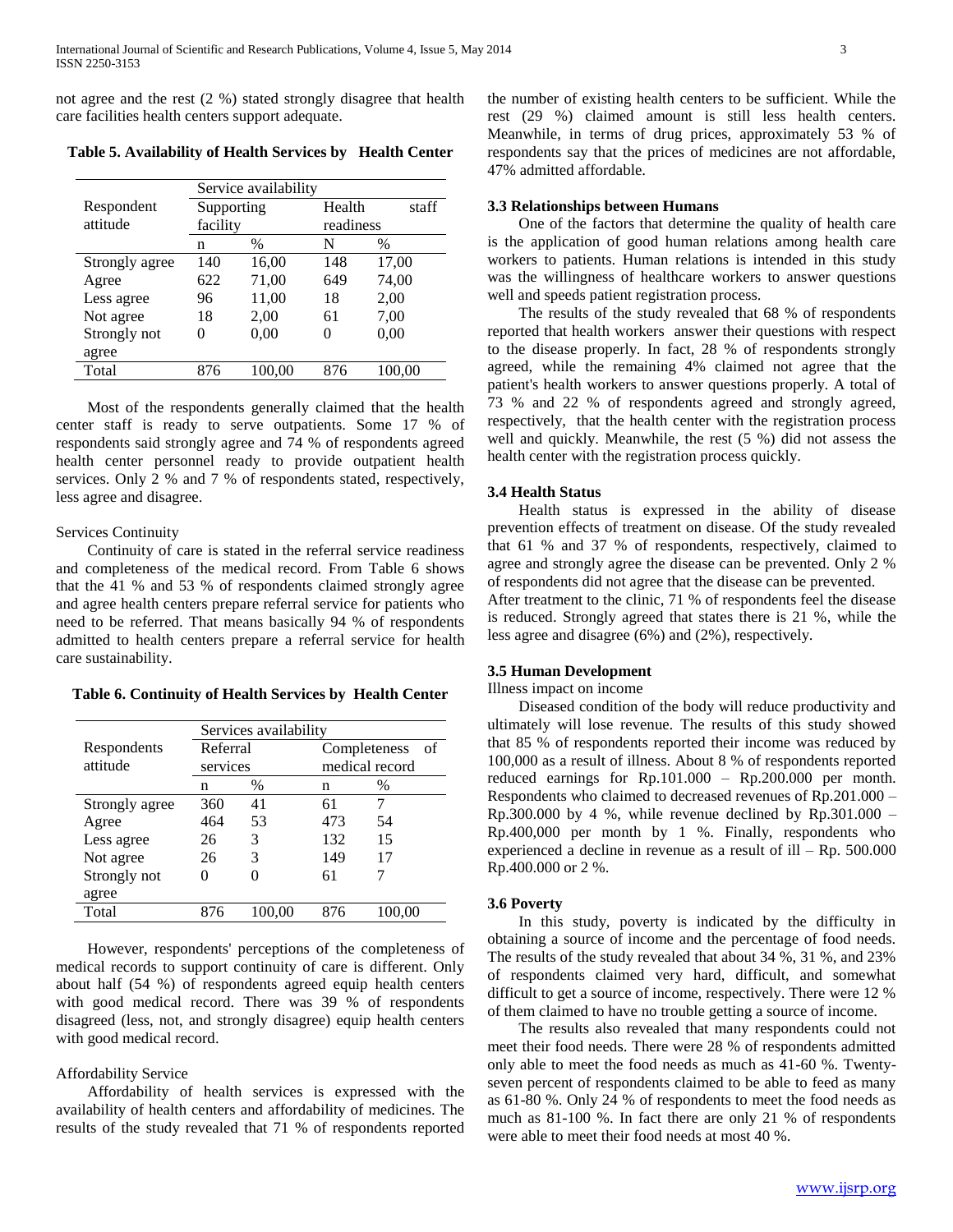## **3.7 Hypothesis Test Results**

 The first hypothesis assumed no effect of health services for the poor to health status was tested by the following regression analysis.

**Table 7**. Regression Analysis of the Effects of Health Care Health Status

| Variable                                | Model                     |                    |      |
|-----------------------------------------|---------------------------|--------------------|------|
|                                         | Regression<br>coefficient | $t_{\rm -\,count}$ | (p)  |
| Constant                                | 1.709                     | 22.779             | .000 |
| Health service                          | 0.600                     | 29.278             | .000 |
| $F_{\text{count}}$                      | $= 857.196$               |                    |      |
| $R_{Square}$                            | $= 0.495$                 |                    |      |
| n                                       | $= 876$                   |                    |      |
| $t_{\text{table}}$ l ( $\alpha = 5\%$ ) | $= 1,96$                  |                    |      |
| error of term                           | $= 0.16464$               |                    |      |

From the table above regression equation  $DK = 1,709 +$  $0.600PK + 0.164$ . This equation shows the regression coefficient is positive. That means health care affect the degree of health. That is, if the poor have better health care then the health status of the poor would be better.

 Rsquare value of 0.495, meaning that there is a correlation or relationship between health services by health status. Health care can explain 49.5 % effect on health status. Further note on the calculation of regression coefficient is positive, the health service (0600). With  $t_{\text{count}}$  29 278 >  $t_{\text{table}}$ , it means health services significantly influence health status.

 The second hypothesis is assumed to influence the health care of human development was tested by the following regression analysis.

Table 8. Regression Analysis of the Effects of Health Care Human Development

| Variabel                           | Model       |                  | Signific  |
|------------------------------------|-------------|------------------|-----------|
|                                    | Regression  | $t_{\rm -count}$ | ant $(p)$ |
|                                    | coefficient |                  |           |
| Constant                           | 1.892       | 14.946           | .000      |
| Health service                     | 0.539       | 15.335           | .000      |
| $F_{\text{count}}$                 | $= 235,175$ |                  |           |
| $R_{\text{Square}}$                | $= 0.212$   |                  |           |
| n                                  | $= 876$     |                  |           |
| $t_{\text{table}}$ $\alpha = 0.05$ | $= 1,96$    |                  |           |
| <i>Error of term</i> = $0,27798$   |             |                  |           |

From the table above, the regression equation is  $PM = 1,892$  $+ 0.539PK + 0.277$ . This equation shows that the regression coefficient is positive. That is, health care affects human development. If people get better health care then it will affect the level of human development for the better.

 $R_{square}$  value = 0.212 there is a significant correlation between the development of human health care. It shows health care can explain 21.2 % effect on human development. Further note on the calculation of regression coefficient is positive, the health service (0539). With  $t_{\text{count}}$  15 335 >  $t_{\text{table}}$ , it means the health service has a positive impact on human development.

## IV. DISCUSSION

## **4.1 Effect of Health Care of the Health Status**

 The results of this study indicate that health care services are comprised of effectiveness, safety measures, availability of services, continuity of service, reception service, affordability and human relationships that can affect cure rates are poor people who need health care.

 The findings of this study are consistent with the research and (Godefridus Milena, 2000), which states necessary health services more and more valuable to society, compared with others, (Mayoralas 2000). health care services that would look good on it's own level of patient satisfaction. Factor needs plays a more important role in the ability to predict more use of services related to the healing process (medical consultation, emergency and hospitalization), (Milena 2000). A person's character and enable more relevant in explaining the usefulness of health services, which indicates a level of inequality of these services.

 To achieve the necessary level of good health preparedness support of health -related services, preparation of personnel and personnel - oriented health -related goals need to be supported by experience and capability development or school health organizations.

 (Kay and Denis, 2005) also found the need for health care standards higher for health care providers so that effective health services could be implemented. The existence of sophisticated services also assists clinical health services. As said (Kinman,1999), one of the indicators that are used to provide good health care is the use of sophisticated equipment to assist in the clinical care.

 Services include public health efforts aimed at disease prevention and health promotion, specific protection, and a variety of case findings. Between the human health development there is a close relationship. People who have good health status makes it possible to produce high-value services. Instead of people who have poor health status will lose time that could produce high-value services that result in high economic losses as well. It is in accordance with the opinion of the (Adisasmito Argadiredja, 2007), that unhealthy body will greatly affect the amount of their daily income. If they cannot work due to illness, meaning their income was not there on that day. Resulted in prolonged pain they are financially burdened having to seek treatment.

## **4.2 Influence of the Development of Human Health Services.**

 The results of this study showed an increase in health care consists of effective service, security measures, availability of services, continuity of service, reception service, affordability and relationships between people who obtained the poor then it will speed up the process of human development (purchasing power) for the poor.

 Based on the above calculation fifth research hypothesis can be supported or accepted the ministry of health has a positive and